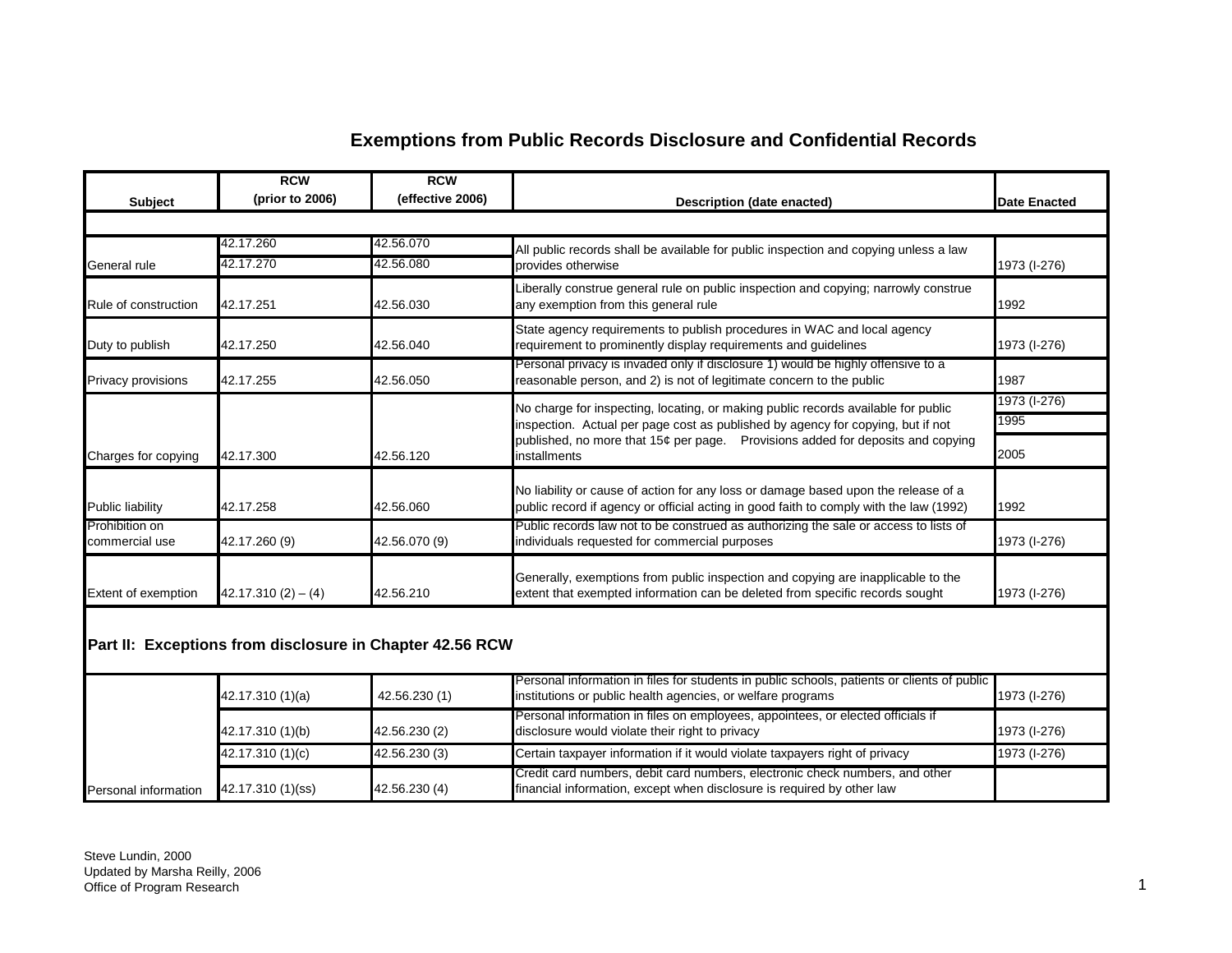|                                    | <b>RCW</b>         | <b>RCW</b>       |                                                                                                                                                                                                                                                          |                     |
|------------------------------------|--------------------|------------------|----------------------------------------------------------------------------------------------------------------------------------------------------------------------------------------------------------------------------------------------------------|---------------------|
| <b>Subject</b>                     | (prior to 2006)    | (effective 2006) | Description (date enacted)                                                                                                                                                                                                                               | <b>Date Enacted</b> |
|                                    |                    |                  |                                                                                                                                                                                                                                                          |                     |
|                                    | 42.17.310 (1) (d)  | 42.56.240 (1)    | Specific intelligence and investigative information completed by investigative, law<br>enforcement, and penology agencies, and state agencies that discipline members of<br>professions, if essential to law enforcement or a person's right to privacy* | 1973 (I-276)        |
|                                    | 42.17.310 (1) (e)  | 42.56.240 (2)    | Identity of witnesses, victims of crime, or persons who file complaints, if they timely<br>request nondisclosure and disclosure would endanger their life, personal safety, or<br>property-does not apply to PDC complaints                              |                     |
| Investigative, law                 | 42.17.310 (1) (rr) | 42.56.240 (3)    | Records of investigative reports prepared by any law enforcement agency pertaining<br>to sex offenses or sexually violent offenses which have been transferred to WASPC                                                                                  |                     |
| enforcement, and                   | 42.17.318          | 42.56.240 (4)    | Information in applications for concealed pistol licenses                                                                                                                                                                                                | 1988                |
| crime victims                      | 42.17.31901        | 42.56.240 (5)    | Identifying information regarding child victims of sexual assault                                                                                                                                                                                        | 1992                |
|                                    | 42.17.310 (1) (f)  | 42.56.250 (1)    | Test questions, scoring keys, and other exam information used on licenses,<br>employment or academics                                                                                                                                                    | 1973 (I-276)        |
|                                    | 42.17.310 (1) (t)  | 42.56.250 (2)    | Applications for public employment, including names, resumes                                                                                                                                                                                             | 1987                |
|                                    | 42.17.310 (1) (u)  | 42.56.250 (3)    | Address, phone nos., email address, SSNs, etc. of public employees or volunteers<br>held by public agencies                                                                                                                                              | 1987, ----          |
|                                    | 42.17.310 (1) (dd) | 42.56.250 (4)    | Information from employee relating to an unfair practice, if requested                                                                                                                                                                                   | 1992                |
|                                    | 42.17.310 (1) (ee) | 42.56.250 (5)    | Records of unfair practices investigations                                                                                                                                                                                                               | 1994                |
| <b>Employment</b> and<br>licensing | 42.17.31913        | 42.56.250 (6)    | Employee salary and benefit information collected from private employers for salary<br>survey information for marine employees                                                                                                                           | 1999                |
| Real estate appraisals             |                    | 42.56.260        | Real estate appraisals for agency acquisition or sale until project or sale abandoned,<br>but no longer than 3 years in all cases                                                                                                                        | 1973 (I-276)        |
|                                    | 42.17.310 (1) (h)  | 42.56.270 (1)    | Valuable formulae, designs, drawings and research obtained by agency within 5 years<br>of request for disclosure if disclosure would produce private gain and public loss                                                                                | 1973 (I-276)        |
|                                    | 42.17.310 (1) (m)  | 42.56.270 (2)    | Financial information supplied by a bidder on ferry work or highway construction                                                                                                                                                                         | 1983                |
|                                    | 42.17.310 (1) (o)  | 42.56.270 (3)    | Financial information and records filed by persons pertaining to export services                                                                                                                                                                         | 1986                |
|                                    | 42.17.310 (1) (r)  | 42.56.270 (4)    | Financial information in economic development loan applications                                                                                                                                                                                          | 1987                |
|                                    | 42.17.310 (1) (z)  | 42.56.270 (5)    | Financial information obtained from business and industrial development corporations                                                                                                                                                                     | 1989                |
|                                    | 42.17.310 (1) (aa) | 42.56.270 (6)    | Financial information on investment of retirement moneys and public trust<br>investments                                                                                                                                                                 | 1989                |
|                                    | 42.17.310 (1) (bb) | 42.56.270 ((7)   | Financial and trade information supplied by and under industrial insurance coverage                                                                                                                                                                      | 1989                |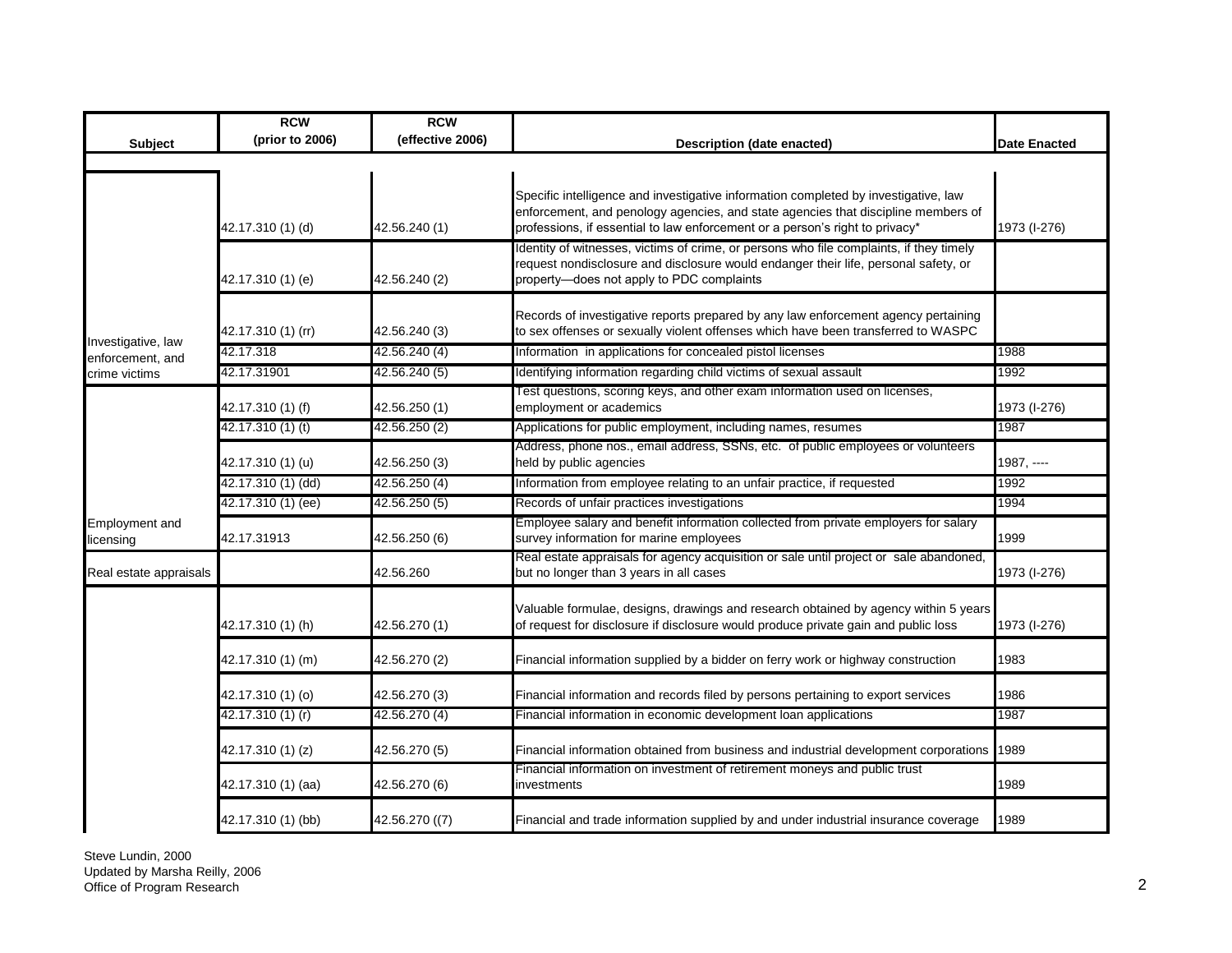| <b>Subject</b>                                                       | <b>RCW</b><br>(prior to 2006) | <b>RCW</b><br>(effective 2006) | Description (date enacted)                                                                                                                                                    | <b>Date Enacted</b>       |
|----------------------------------------------------------------------|-------------------------------|--------------------------------|-------------------------------------------------------------------------------------------------------------------------------------------------------------------------------|---------------------------|
|                                                                      |                               |                                |                                                                                                                                                                               |                           |
|                                                                      | 42.17.310 (1) (gg)            | 42.56.270 (8)                  | Financial information obtained by the Clean Washington Center for services related<br>to marketing recycled products                                                          | 1994                      |
|                                                                      | 42.17.310 (1) (jj)            | 42.56.270 (9)                  | Financial and commercial information requested by public stadium authority from<br>leaser                                                                                     | 1997                      |
|                                                                      | 42.17.310 (1) (tt)            | 42.56.270 (10)                 | Financial information supplied for application for a liquor, gambling, or lottery retail<br>licenses                                                                          |                           |
|                                                                      | 42.17.310 (1) (fff)           | 42.56.270 (11)                 | Proprietary data, trade secrets, or other information submitted by any vendor to DSHS<br>for purposes of state purchased health care                                          |                           |
| Financial, commercial,                                               | 42.17.319                     | 42.56.270 (12) (a) (i)         | Financial or proprietary information supplied to DCTED in furtherance of the state's<br>economic and community development efforts                                            | 1993, 1989??              |
| and proprietary<br>information                                       | 42.17.319                     | 42.56.270 (12) (a) (ii)        | Financial or proprietary information provided to the DCTED regarding businesses<br>proposing to locate in the state                                                           | 1999??                    |
|                                                                      | 42.17.310 (1) (hhh)           | 42.56.270 (13)                 | Financial, commercial, operations, and technical and research information obtained<br>by the life sciences discovery fund authority                                           | 2005<br>(c424s6)7/25/2006 |
| Preliminary records<br>containing opinions or<br>policy formulations | 42.17.310 (1) (i)             | 42.56.280                      | Preliminary drafts, notes, recommendations, and intra-agency memos where opinions<br>are expressed or policies formulated or recommended, unless cited by an agency           | 1973 (I-276)              |
| Agency party to a<br>controversy                                     | 42.17.310 (1) (j)             | 42.56.290                      | Agency records relevant to a controversy but which would not be available to another<br>party under the rules of pretrial discovery for causes pending in the Superior courts |                           |
| Archaeological sites                                                 | 42.17.310 (1) (k)             | 42.56.300                      | Information identifying the location of archaeological sites                                                                                                                  | 1976                      |
| Library records                                                      | 42.17.310 (1) (l)             | 42.56.310                      | Library records disclosing the identity of a library user                                                                                                                     | 1982                      |
|                                                                      | 42.17.310 (1) (p)             | 42.56.320 (1)                  | Financial disclosures filed by private vocational schools                                                                                                                     | 1986                      |
|                                                                      | 42.17.310 (1) (qq)            | 42.56.320 (2)                  | Financial and commercial information relating to the purchase or sale of tuition units                                                                                        |                           |
|                                                                      | 42.17.310 (1) (vv)            | 42.56.320 (3)                  | Individually identifiable information received by the WFTECB for research or<br>evaluation purposes                                                                           |                           |
| Educational<br>information                                           | 42.17.315                     | 42.56.320 (4)                  | Information on gifts, grants, or bequests to institutions of higher education (1975)                                                                                          | 1975                      |
|                                                                      | 42.17.310 (1) (q)             | 42.56.330 (1)                  | Valuable commercial information, trade secrets, etc. supplied to the UTC (1987)                                                                                               | 1987                      |
|                                                                      | 42.17.310 (1) (v)             | 42.56.330 (2)                  | Residential addresses and phone numbers in public utility records (1987)                                                                                                      | 1987                      |
|                                                                      | 42.17.310 (1) (II)            | 42.56.330 (3)                  | Personal information in vanpool, carpool, ride-share programs (1997)                                                                                                          | 1997                      |
|                                                                      | 42.17.310 (1) (mm)            | 42.56.330 (4)                  | Personal information of current or former participants or applicants in transit services<br>operated for those with disabilities or elderly persons                           |                           |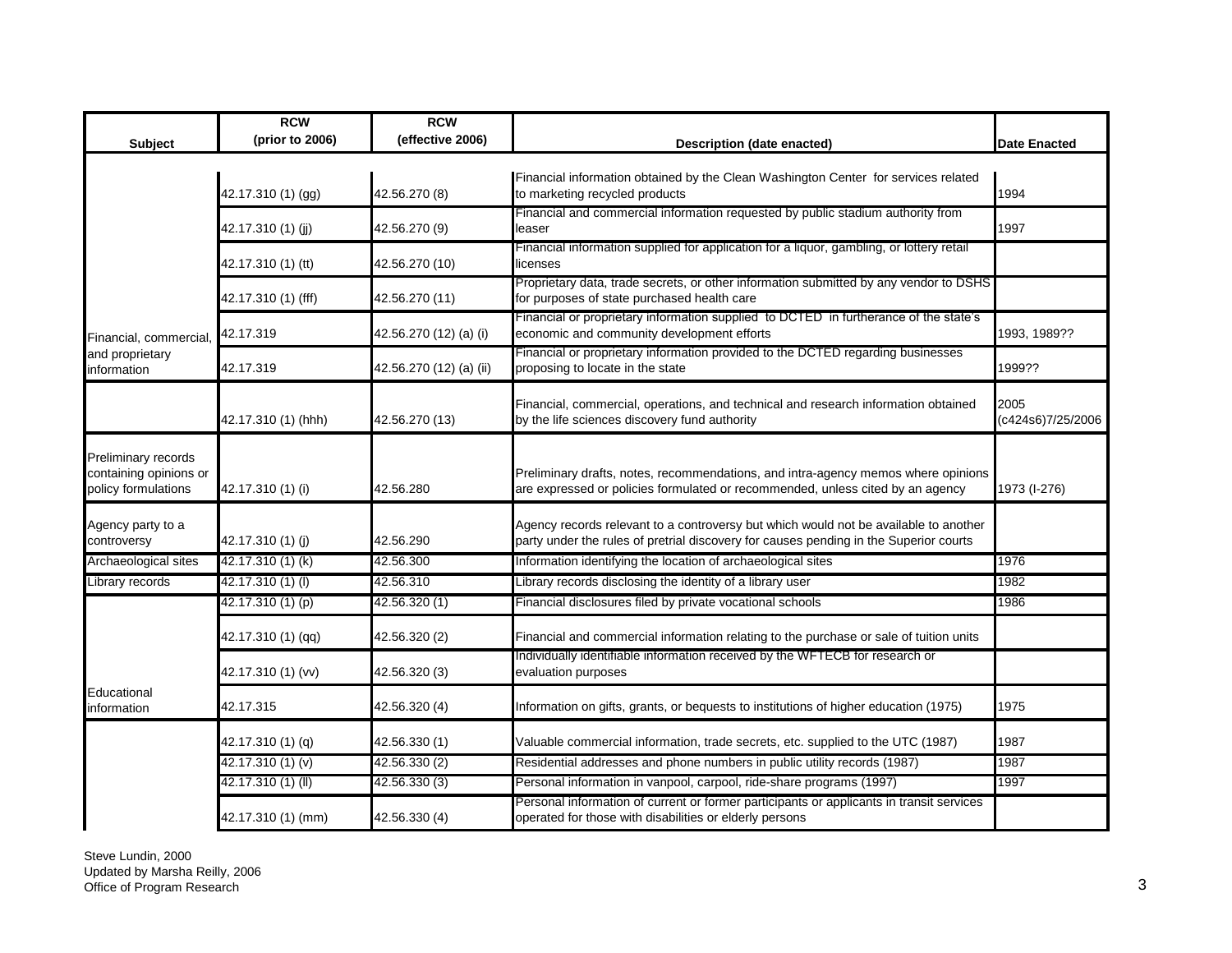|                                  | <b>RCW</b>                          | <b>RCW</b>                     |                                                                                                                                                                     |                     |
|----------------------------------|-------------------------------------|--------------------------------|---------------------------------------------------------------------------------------------------------------------------------------------------------------------|---------------------|
| Subject                          | (prior to 2006)                     | (effective 2006)               | Description (date enacted)                                                                                                                                          | <b>Date Enacted</b> |
|                                  |                                     |                                |                                                                                                                                                                     |                     |
|                                  |                                     |                                | Personal information of persons who use transit passes and other fare payment                                                                                       |                     |
|                                  | 42.17.310 (1) (nn)                  | 42.56.330 (5)                  | media                                                                                                                                                               |                     |
|                                  | 42.17.314                           | 42.56.330 (6)                  | Records of any person belonging to a public utility district or municipally owned<br>electrical utility                                                             |                     |
|                                  |                                     |                                |                                                                                                                                                                     |                     |
|                                  |                                     |                                | Information obtained by governmental agencies and collected by the use of a motor                                                                                   |                     |
|                                  | 42.17.31912                         | 42.56.330 (7)                  | carrier intelligent transportation system or comparable information equipment                                                                                       | 1999                |
| Public utilities and             |                                     |                                | Personally identifying information of persons who use transponders and other                                                                                        |                     |
| transportation                   | 42.17.310 (1) (ggg)                 | 42.56.330 (8)                  | technology to facilitate payment of tools                                                                                                                           | 2005 (c312s6)       |
| Timeshare,                       |                                     |                                | Membership lists and lists of owners of interests in timeshare projects, condominiums,                                                                              |                     |
| condominium owner<br>lists       | 42.17.310 (1) (s)                   | 42.56.340                      | land developments, or common-interest communities, regulated by the Department of<br>Licensing                                                                      | 1987                |
|                                  | 42.17.310 (1) (w) (i)               | 42.56.350 (1)                  | SSNs of health care professionals maintained in files of the Dept. of Health                                                                                        | 1993                |
|                                  |                                     |                                | Residential address and telephone numbers of health care providers maintained in                                                                                    |                     |
| Health professionals             | 42.17.310 (1) (w) (ii)              | 42.56.350 (2)                  | files of the Dept. of Health                                                                                                                                        | 1993                |
|                                  | 42.17.310 (1) (x) and               | 42.56.360 (1) (a) and          |                                                                                                                                                                     |                     |
|                                  | 69.45.090                           | 69.45.090                      | Records and information supplied by drug manufacturers to the Board of Pharmacy                                                                                     | 1989                |
|                                  | 42.17.310 (1) (y)                   | 42.56.360 (1) (b)              | Pharmaceutical manufacturer information obtained by the Board of Pharmacy                                                                                           | 1989                |
|                                  |                                     |                                |                                                                                                                                                                     |                     |
|                                  |                                     |                                | Information and documents created, collected, and maintained by the Health Care                                                                                     |                     |
|                                  | 42.17.310 (1) (hh)                  | 42.56.360 (1) (c)              | Services Quality Improvement Program and Medical Malpractice Prevention Program                                                                                     | 1995                |
|                                  | 42.17.310 (1) (oo)                  | 42.56.360 (1) (d)              | Proprietary financial and commercial information provided to Dept. of Health relating<br>to an antitrust exemption                                                  | 1997                |
|                                  | 42.17.316                           | 42.56.360 (1) (e)              | Physicians in the impaired physicians program                                                                                                                       | 1987, 1994, 2001    |
|                                  | 42.17.31902                         | 42.56.360 (1) (f)              | Information relating to infant mortality pursuant to RCW 70.05.170                                                                                                  | 1992                |
|                                  | 42.17.31910                         | 42.56.360 (1) (g)              | Complaints filed under the Health Care Professions Uniform Disciplinary Act                                                                                         | 1997                |
|                                  | 42.17.312 and                       | 42.56.360 (2) and              |                                                                                                                                                                     |                     |
|                                  | 70.02                               |                                |                                                                                                                                                                     |                     |
| Health care<br>Domestic violence | 42.17.310 (1) (cc)                  | 42.56.370                      | 70.02 Health care information disclosed to health care provider without patients permission<br>Client records of domestic violence programs and rape crisis centers | 1991<br>1991        |
|                                  |                                     |                                |                                                                                                                                                                     |                     |
|                                  | 42.17.310 (1) (ff) and<br>15.86.110 | 42.56.380 (1) and<br>15.86.110 | Business records the Department of Agriculture obtains regarding organic food                                                                                       |                     |
|                                  |                                     |                                | products                                                                                                                                                            | 1992                |
|                                  | 42.17.317 and<br>15.54.362          | 42.56.380 (2) and              | Information regarding business operations contained in reports on commercial                                                                                        |                     |
|                                  |                                     | 15.54.362                      | fertilizer<br>Production or sales records required to determine payments to various agricultural                                                                    | 1987                |
|                                  | 42.17.31907(1)                      | 42.56.380 (3)                  | commodity boards and commissions                                                                                                                                    | 1996                |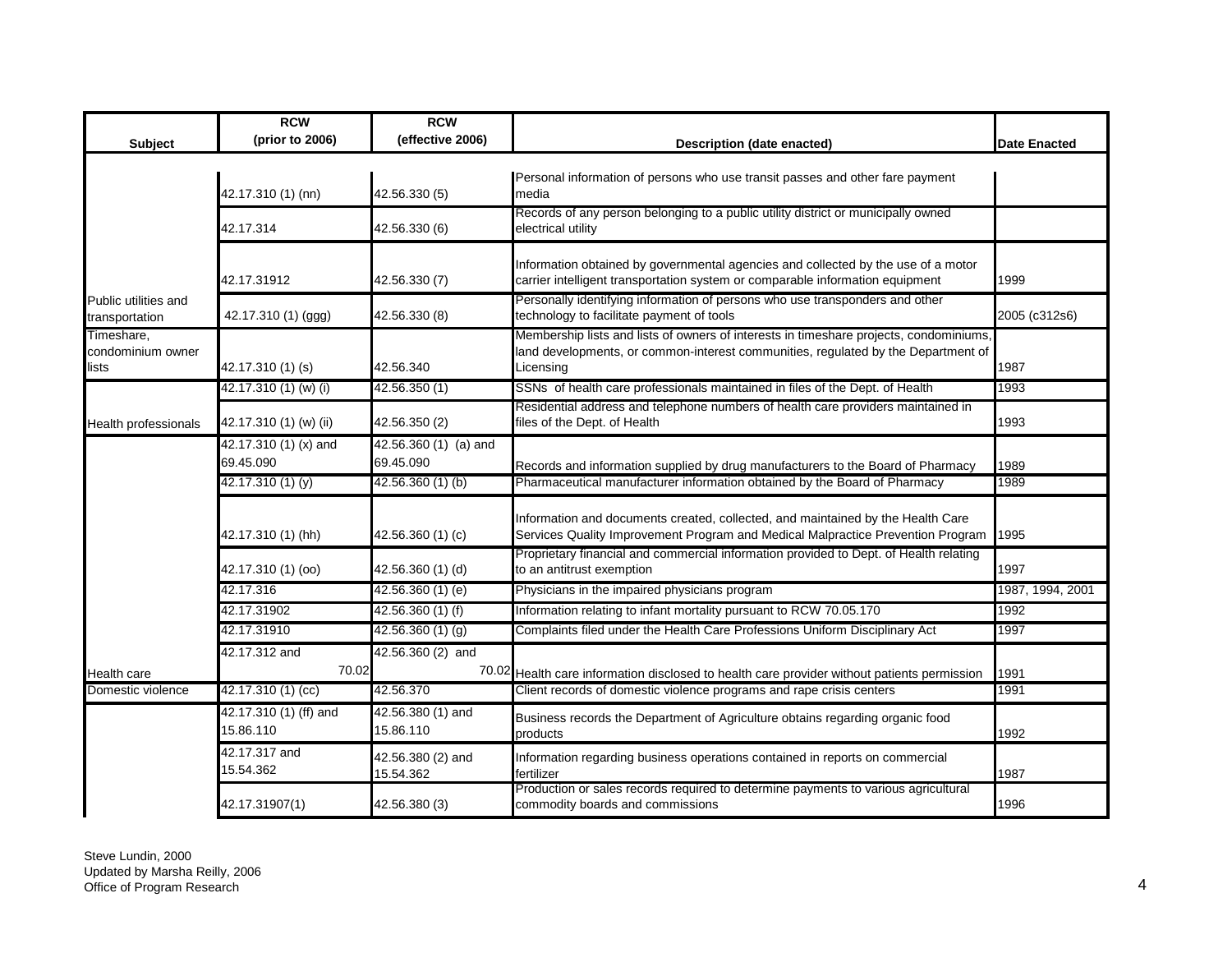|                                         | <b>RCW</b>          | <b>RCW</b>       |                                                                                                                                                                                                                                               |                     |
|-----------------------------------------|---------------------|------------------|-----------------------------------------------------------------------------------------------------------------------------------------------------------------------------------------------------------------------------------------------|---------------------|
| <b>Subject</b>                          | (prior to 2006)     | (effective 2006) | <b>Description (date enacted)</b>                                                                                                                                                                                                             | <b>Date Enacted</b> |
|                                         | 42.17.31907(2)      | 42.56.380 (4)    | Consignment information contained on phytosanitary certificates issued by the Dept.<br>of Agriculture                                                                                                                                         | 1996                |
|                                         | 42.17.31907(3)      | 42.56.380 (5)    | Financial and commercial information and records held by the Dept. of Agriculture for<br>potential establishment of a commodity board or commission regarding domestic or<br>export marketing activities or individual production information | 1996                |
|                                         | 42.17.31909         | 42.56.380 (6)    | Information on individual American ginseng growers or dealers                                                                                                                                                                                 | 1996                |
|                                         | 42.17.31918         | 42.56.380 (7)    | Identifiable information collected by Department of Agriculture regarding apple imports<br>for report to the legislature due December 31.2002.                                                                                                | 1996                |
| Agriculture and<br>livestock            | 42.17.31919         | 42.56.380 (8)    | Financial statements provided to the Dept. of Agriculture for purposes of obtaining<br>public livestock market license                                                                                                                        | 2003                |
| Emergency or<br>transitional housing    | 42.17.310 (1) (kk)  | 42.56.390        | Names of individuals residing in emergency or transitional housing furnished to the<br>Dept. of Revenue or a county assessor                                                                                                                  | 1997                |
|                                         | 42.17.310 (1) (pp)  | 42.56.400 (1)    | Board of Industrial Insurance records pertaining to appeals of crime victims'<br>compensation claims                                                                                                                                          |                     |
|                                         | 42.17.310 (1) (eee) | 42.56.400 (2)    | Information obtained and exempted by the Health Care Authority that is transferred to<br>facilitate development, acquisition, or implement of state purchased health care                                                                     |                     |
|                                         | 42.17.31903         | 42.56.400 (3)    | Names of individuals in life insurance policy settlements                                                                                                                                                                                     | 1995                |
|                                         | 42.17.31904         | 42.56.400 (4)    | Insurance antifraud plans                                                                                                                                                                                                                     | 1995                |
|                                         | 42.17.31905         | 42.56.400 (5)    | Insurers reports on material acquisitions and disposition of assets, etc. filed with the<br><b>Insurance Commission</b>                                                                                                                       | 1995                |
|                                         | 42.17.31908 ??      | 42.56.400 (6)    | Information gathered under the regulatory fairness act or the administrative procedure<br>act, significant legislative rules, that can identify a particular business                                                                         | 1996                |
|                                         | 42.17.31911         | 42.56.400 (7)    | Examination reports and information obtained by the Department of financial<br>Institutions from banking institutions                                                                                                                         | 1997                |
|                                         | 42.17.31915         | 42.56.400 (8)    | Information provided to the Insurance Commissioner regarding service contract<br>providers                                                                                                                                                    | 1999                |
|                                         | 42.17.31916         | 42.56.400 (9)    | Information obtained by the Insurance Commissioner that is confidential and<br>privileged if otherwise protected by disclosure by the applicable laws of the jurisdiction 2001                                                                |                     |
| Insurance and financial<br>institutions | 42.17.31917         | 42.56.400 (10)   | Proprietary information provided to the Insurance Commissioner regarding health<br>carrier holding companies                                                                                                                                  | 2001                |
| <b>Employment security</b>              | 42.17.310 (1) (uu)  | 42.56.410        | Most records and information supplied to the Employment Security Department                                                                                                                                                                   |                     |
|                                         | 42.17.310 (1) (ww)  | 42.56.420 (1)    | Records relating to criminal terrorist acts                                                                                                                                                                                                   |                     |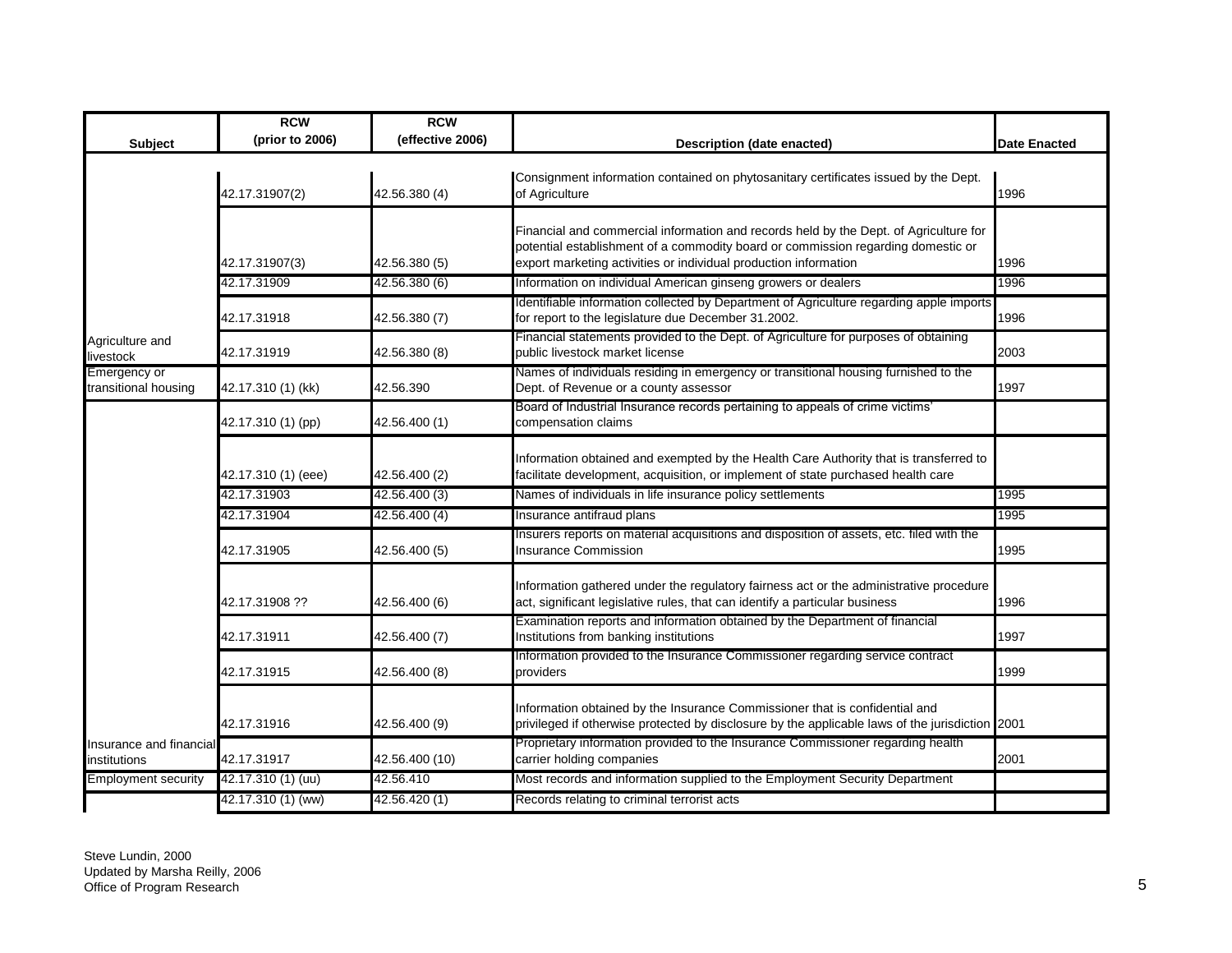|                                           | <b>RCW</b>          | <b>RCW</b>       |                                                                                                                                                                                                                                                                    |                     |
|-------------------------------------------|---------------------|------------------|--------------------------------------------------------------------------------------------------------------------------------------------------------------------------------------------------------------------------------------------------------------------|---------------------|
| Subject                                   | (prior to 2006)     | (effective 2006) | <b>Description (date enacted)</b>                                                                                                                                                                                                                                  | <b>Date Enacted</b> |
|                                           |                     |                  | Records containing specific and unique vulnerability assessments and emergency                                                                                                                                                                                     |                     |
|                                           | 42.17.310 (1) (bbb) | 42.56.420 (2)    | and escape response plans                                                                                                                                                                                                                                          |                     |
|                                           | 42.17.310 (1) (ccc) | 42.56.420 (3)    | Comprehensive safe school plans that identify specific vulnerabilities                                                                                                                                                                                             |                     |
|                                           |                     |                  | Information regarding infrastructure and security of computer and telecommunications                                                                                                                                                                               |                     |
|                                           | 42.17.310 (1) (ddd) | 42.56.420 (4)    | networks to the extent that they identify specific system vulnerabilities                                                                                                                                                                                          |                     |
| Security                                  | 42.17.31914         | 42.56.420 (5)    | Security sections of transportation security plans for fixed guideway systems                                                                                                                                                                                      | 1999                |
|                                           | 42.17.310 (1) (xx)  | 42.56.430 (1)    | Commercial fishing catch data provided to the Department of Fish and Wildlife that<br>would result in unfair competitive disadvantage                                                                                                                              |                     |
|                                           | 42.17.310 (1) (yy)  | 42.56.430 (2)    | Sensitive wildlife data obtained by the Department of Fish and Wildlife                                                                                                                                                                                            |                     |
| Fish and wildlife                         | 42.17.310 (1) (zz)  | 42.56.430 (3)    | Personally identifying information of persons who acquire recreational or commercial<br>licenses                                                                                                                                                                   |                     |
| Veterans' discharge<br>papers             | 42.17.310 (1) (aaa) | 42.56.440        | Veterans' discharge papers                                                                                                                                                                                                                                         |                     |
| Check cashers and<br>sellers              | 42.17.313           | 42.56.450        | Personal information on check cashers and sellers licensing applications and small<br>loan endorsements                                                                                                                                                            | 1991: 1995          |
| Fireworks                                 | 42.17.31906         | 42.56.460        | Records obtained and reports produced on fireworks regulation.                                                                                                                                                                                                     | 1995                |
| <b>Correctional industries</b><br>workers | 42.17.31921         | 42.56.470        | Records pertaining to correctional industries class I work programs                                                                                                                                                                                                | 2004                |
|                                           | 42.17.310 (1) (n)   | 42.56.480 (1)    | Contracts files by railroad companies with the UTC prior to 7/28/91                                                                                                                                                                                                | 1984                |
|                                           | 42.17.310 (1) (ii)  | 42.56.480 (2)    | Personal information in international contact data base                                                                                                                                                                                                            | 1996 (c253s502)     |
| Inactive programs                         | 42.17.31920         | 42.56.480 (3)    | Data collected by DSHS pertaining to payment systems for licensed boarding homes                                                                                                                                                                                   | 2003                |
| Agency public records<br>officers         | 42.17.253           | 42.56.580        | State and local agency responsibilities for appointing and publicly identifying public<br>records officers                                                                                                                                                         | 2005 (c 483s3)      |
| Security breaches                         | 42.17.31922         | 42.56.590        | Agency procedures for disclosing security breaches of computerized information<br>including personal information                                                                                                                                                   | 2005 (368s1)        |
| Mediation<br>communication                | 42.17.310 (1) (iii) | 42.56.600        | Records of mediation communications that are privileged under the Uniform Mediation<br>Act                                                                                                                                                                         | 2005 (c 424s16)     |
| Dairies, animal feeding<br>operations     | 42.17.31923         | 42.56.610        | Certain information obtained by state and local agencies from dairies, animal feeding<br>operations not required to apply for a national pollutant discharge elimination system<br>permit disclosable only in ranges that provide meaningful information to public | 2005 (c510s5)       |

## **Part III: Confidential Information and Exceptions from disclosure in other statute**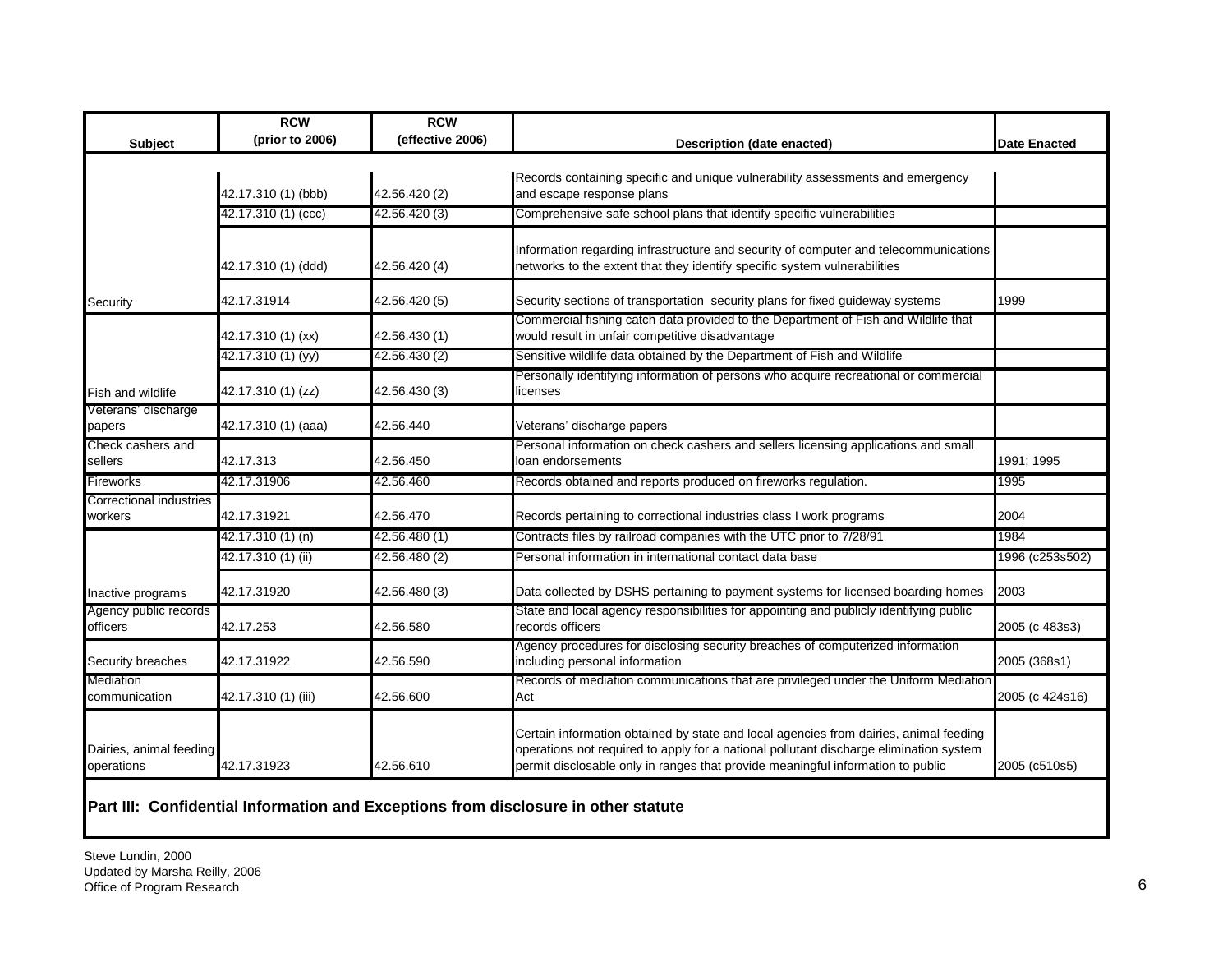|                | <b>RCW</b><br>(prior to 2006) | <b>RCW</b><br>(effective 2006) |                                                                                                                                                           |                     |
|----------------|-------------------------------|--------------------------------|-----------------------------------------------------------------------------------------------------------------------------------------------------------|---------------------|
| <b>Subject</b> |                               |                                | Description (date enacted)                                                                                                                                | <b>Date Enacted</b> |
|                |                               | 1.08.027                       | Code Reviser drafting services                                                                                                                            | 1951                |
|                |                               | 2.64.111                       | Judicial conduct commission investigations and initial proceedings                                                                                        | 1989                |
|                |                               | 4.24.250                       | Hospital review committee records on professional staff                                                                                                   | 1971                |
|                |                               | 4.24.601                       | Trade secrets and confidential research, development or commercial information                                                                            | 1994                |
|                |                               | 4.24.611                       | Trade secrets, confidential research, development or commercial information<br>concerning products or business methods                                    | 1994                |
|                |                               | 4.92.210                       | Information in centralized risk management claim tracking system                                                                                          | 1989                |
|                |                               | 5.60.060                       | General statements of privileged communications between persons & various<br>professionals, e.g., attorneys or physicians - presumably applies to records | 1954 & later dates  |
|                |                               | 5.60.070                       | Materials used in any court ordered mediation                                                                                                             | 1991                |
|                |                               | 7.07.070                       | <b>Mediation communications</b>                                                                                                                           | 2005                |
|                |                               | 7.68.140                       | Records re. Victims of crimes confidential & not open to inspection                                                                                       | 1973                |
|                |                               | 7.69.A.030(4)                  | Name, address, or photograph of child victim or child witness                                                                                             | 1985                |
|                |                               | 7.75.050                       | County or city dispute resolution center records                                                                                                          | 1984                |
|                |                               | 7.88.020 & .30                 | Financial institution compliance review documents                                                                                                         | 1997                |
|                |                               | 9.02.100                       | General statement of fundamental right to reproductive privacy - could apply to<br>records                                                                | 1991                |
|                |                               | 9.73.230                       | Name of confidential informants in written report on wire tapping                                                                                         | 1989                |
|                | 9.94A.154(1)(b)               | 9.94A.610(1)(b)                | Names of witnesses notified when drug offenders released                                                                                                  | 1991                |
|                | 9.94A.155(2)                  | 9.94A.612(1)                   | Names of victims, next of kin, or witnesses who are notified when prisoner escapes,<br>on parole, or released                                             | 1985                |
|                |                               | 9.94A.745                      | Records of the interstate Commission for Adult Offender Supervision that would<br>adversely affect personal privacy rights or proprietary interests       | 2002                |
|                |                               | 9.94A.885                      | Information regarding victims, survivors of victims, or witnesses that are sent<br>clemency hearing notices may not be released to offender               | 1999                |
|                |                               | 9A.82.170                      | Info from a financial intuitions records relating to the criminal profiteering act                                                                        | 1984                |
|                |                               | 9.95.260                       | Information regarding victims, survivors of victims, or witnesses that are sent pardon<br>hearing notices may not be released to offender                 | 1999                |
|                |                               | 10.77.210                      | Records of persons committed for criminal insanity                                                                                                        | 1973                |
|                |                               | 10.27.090                      | Grand jury testimony                                                                                                                                      | 1971                |
|                |                               | 10.27.160                      | Grand jury reports                                                                                                                                        | 1971                |
|                |                               | 10.29.030                      | Records of special organized crime inquiry judge                                                                                                          | 1980                |
|                |                               | 10.29.090                      | Budget and accounting records of special organized crime inquiry judge                                                                                    | 1980                |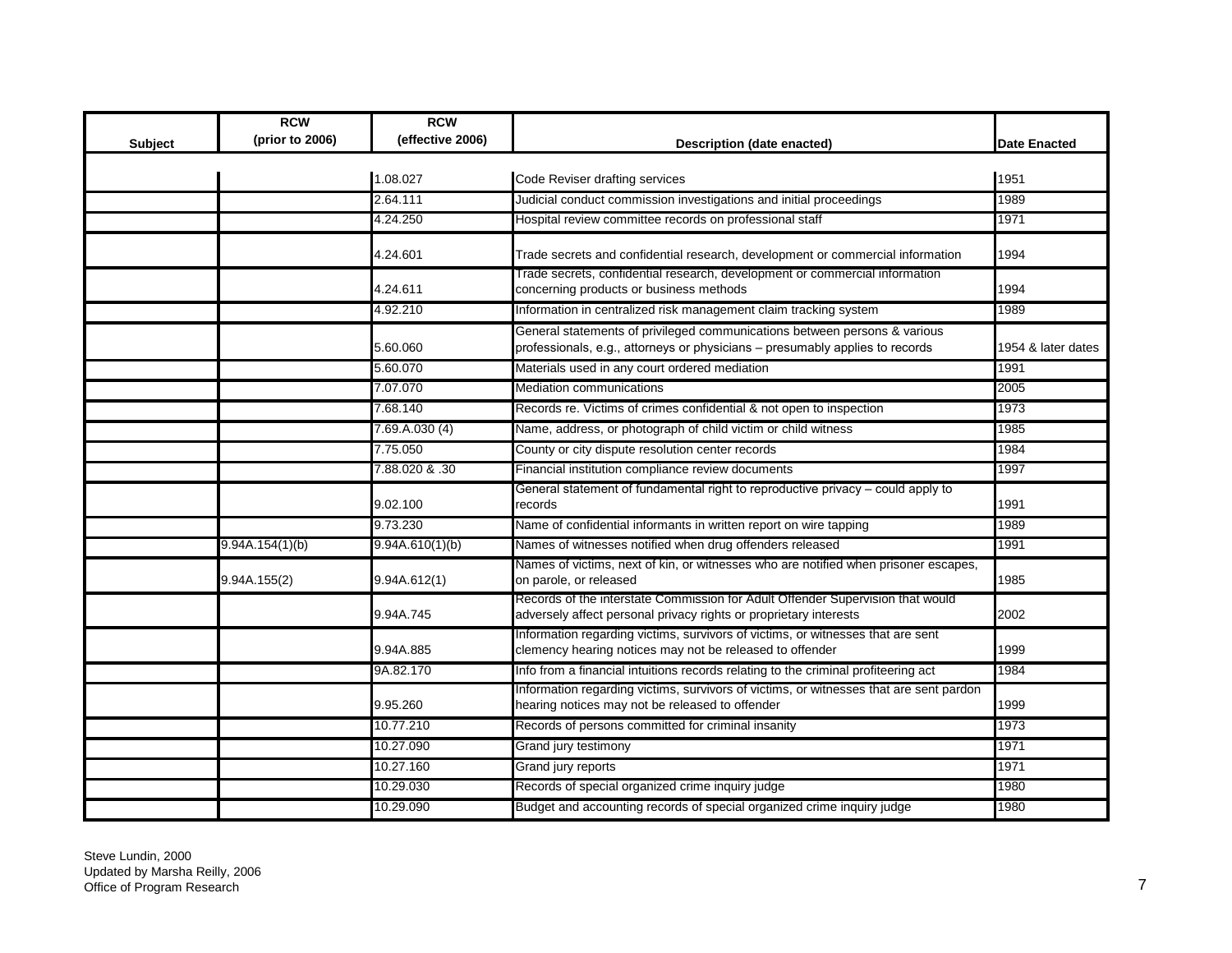|             | <b>RCW</b><br>(prior to 2006) | <b>RCW</b><br>(effective 2006) |                                                                                                                                                                                                                 |                     |
|-------------|-------------------------------|--------------------------------|-----------------------------------------------------------------------------------------------------------------------------------------------------------------------------------------------------------------|---------------------|
| Subject     |                               |                                | Description (date enacted)                                                                                                                                                                                      | <b>Date Enacted</b> |
|             |                               | 10.52.100                      | Identity of child victims of sexual assault                                                                                                                                                                     | 1992                |
|             |                               | 10.77.205                      | Information about victims, next of kin, or witnesses requesting notice of release of<br>convicted sex or violent offenders                                                                                      | 1990                |
|             |                               | 10.97 RCW                      | Privacy of criminal records, including criminal history information on arrests, detention,<br>indictment, information, or other formal criminal charges made after 12/31/77 unless<br>dispositions are included | 1977                |
|             |                               | 10.97.130                      | Names of victims of sexual assaults who are 18 years of age or younger                                                                                                                                          | 1992                |
|             |                               | 10.101.020                     | Information given by persons to determine eligibility for indigent defense                                                                                                                                      | 1989                |
|             | 19.10.075                     | 11.110.075                     | Instrument creating a charitable trust, possibly only if the instrument creates a trust for<br>both charitable and non-charitable purposes                                                                      | 1971                |
|             |                               | 13.04.155                      | Information on juvenile conviction by adult criminal court given to school principal                                                                                                                            | 1997                |
|             |                               | 13.24.011                      | Records of the Interstate Compact for Juveniles that would would adversely affect<br>personal privacy rights or proprietary interests                                                                           | 2003                |
|             |                               | 13.40.150                      | Sources of confidential information in dispositional hearings on juvenile offenses                                                                                                                              | 1977                |
|             |                               | 13.40.215 and .217             | Information about victims, next of kin, or witnesses requesting notice of release of<br>juvenile convicted of violent sex offense or stalking                                                                   | 1990                |
|             |                               | 13.50.050(3)                   | Records on commission of juvenile crimes                                                                                                                                                                        | 1979                |
|             |                               | 13.50.100(2)                   | Juvenile justice or care agency records not relating to commission of juvenile crimes                                                                                                                           | 1979                |
|             |                               | 15.19.080                      | Information on purchases, sales, or production of ginseng by individual growers or<br>dealers (see also 42.56.380 (6))                                                                                          | 1998                |
|             |                               | 15.54.362 and<br>42.56.380 (2) | Information regarding business operations contained in reports on commercial<br>fertilizer                                                                                                                      | 1987                |
|             |                               | 15.58.060(1)(c)                | Business information of a proprietary nature regarding pesticide formulas                                                                                                                                       | 1971                |
|             |                               | 15.58.065 (2)                  | Privileged or confidential commercial or financial information, trade secrets re.<br>pesticides                                                                                                                 | 1971                |
|             |                               | 15.65.510                      | Information on agricultural marketing agreements                                                                                                                                                                | 1961                |
|             |                               | 15.86.110                      | Business records obtained by Dept. of Agriculture regarding organic food products                                                                                                                               | 1992                |
|             |                               | 17.24.061 (2)                  | Trade secrets or commercial or financial information obtained by Dept. of Agriculture<br>regarding insect pests, noxious weeds, or organisms affecting plant life                                               | 1991                |
|             |                               | 18.130.095 (1) (a)             | Complaints filed under uniform disciplinary act for health professionals                                                                                                                                        | 1997                |
| Health care |                               | 18.130.172 (1)                 | Summary and stipulations in complaints against health care professionals                                                                                                                                        | 1993                |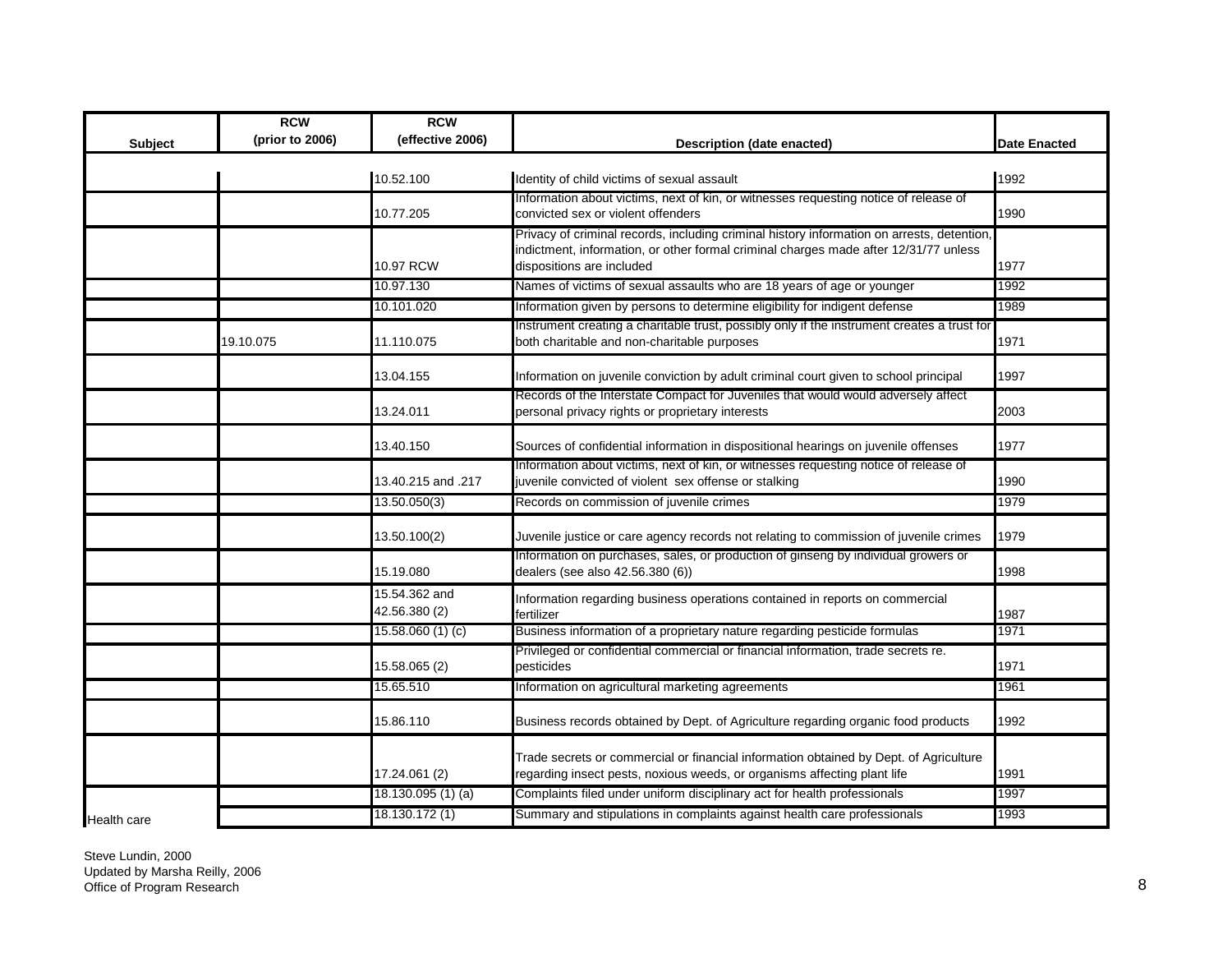| <b>Subject</b>        | <b>RCW</b><br>(prior to 2006) | <b>RCW</b><br>(effective 2006) | <b>Description (date enacted)</b>                                                                                                                                        | <b>Date Enacted</b> |
|-----------------------|-------------------------------|--------------------------------|--------------------------------------------------------------------------------------------------------------------------------------------------------------------------|---------------------|
| professions           |                               | 18.130.175 (4)                 | Voluntary substance abuse records on health care professionals                                                                                                           | 1988                |
| Counselors            |                               | 18.19.180                      | Information counselors acquire and acknowledgement of practice disclosure<br>statements                                                                                  | 1987                |
| <b>Boarding homes</b> |                               | 18.20.120                      | Identity of individual or name of boarding homes from boarding home licensing<br>records                                                                                 | 1959                |
|                       |                               | 18.20.390                      | Information and documents created, collected and maintained by a quality assurance<br>committee                                                                          | 2004                |
|                       |                               | 18.32.040                      | Implication that information in dentistry registration records is only accessible by the<br>registered person unless disclosure would compromise the examination process | 1937                |
|                       |                               | 18.39.510 (1)                  | Complaints against embalmers and funeral directors                                                                                                                       | 1994                |
|                       |                               | 18.46.090                      | Information on maternity homes received by Dept. of Health identifying individuals or<br>maternity homes                                                                 | 1951                |
|                       |                               | 18.53.200                      | Information and records of optometrists                                                                                                                                  | 1975                |
|                       |                               | 18.64.420                      | Records obtained by Dept. of Health regarding various insurance companies                                                                                                | 1991                |
|                       | 18.72.265                     | 18.71.0195                     | Contents of physician disciplinary report                                                                                                                                | 1979                |
|                       | 18.72.321                     | 18.71.340                      | Entry records under impaired physician program                                                                                                                           | 1987                |
|                       |                               | 18.83.110                      | Communications between client and psychologist-could apply to records                                                                                                    | 1955                |
|                       |                               | 19.108.020                     | Equitable remedies to preserve secrecy of trade secrets                                                                                                                  | 1981                |
|                       |                               | 19.16.245                      | Collection agency financial statements                                                                                                                                   | 1973                |
|                       |                               | 19.28.515                      | Information obtained from electrical contractor by Department of Licenses                                                                                                | 1996                |
|                       |                               | 19.34.240                      | Private keys under the electronic authentication act                                                                                                                     | 1996                |
|                       |                               | 21.20.480                      | Security act investigations                                                                                                                                              | 1959                |
|                       |                               | 21.20.855                      | Reports and information from Department of Financial Services examinations                                                                                               | 1988                |
|                       |                               | 21.30.170                      | Some information obtained by the Department of Financial Institutions                                                                                                    | 1986                |
|                       |                               | 22.09.040 (9)                  | Financial information on warehouses supplied to the Department of Agriculture                                                                                            | 1987                |
|                       |                               | 22.09.045 (7)                  | Financial information on grain dealers supplied to Department of Agriculture                                                                                             | 1987                |
|                       |                               | 24.03.435                      | Information in interrogatories of nonprofit corporations by Secretary of State                                                                                           | 1967                |
|                       |                               | 24.06.480                      | Information in interrogatories of nonprofit miscellaneous and mutual corporations by<br>Secretary of State                                                               | 1969                |
|                       |                               | 26.04.175                      | Marriage applications and records about participants in address confidentiality<br>program                                                                               | 1991                |
|                       |                               | 26.09.015                      | Divorce mediation proceedings—may apply to records of the proceedings                                                                                                    | 1986                |
|                       |                               | 26.12.080                      | Superior court may order family court files closed to protect privacy                                                                                                    | 1949                |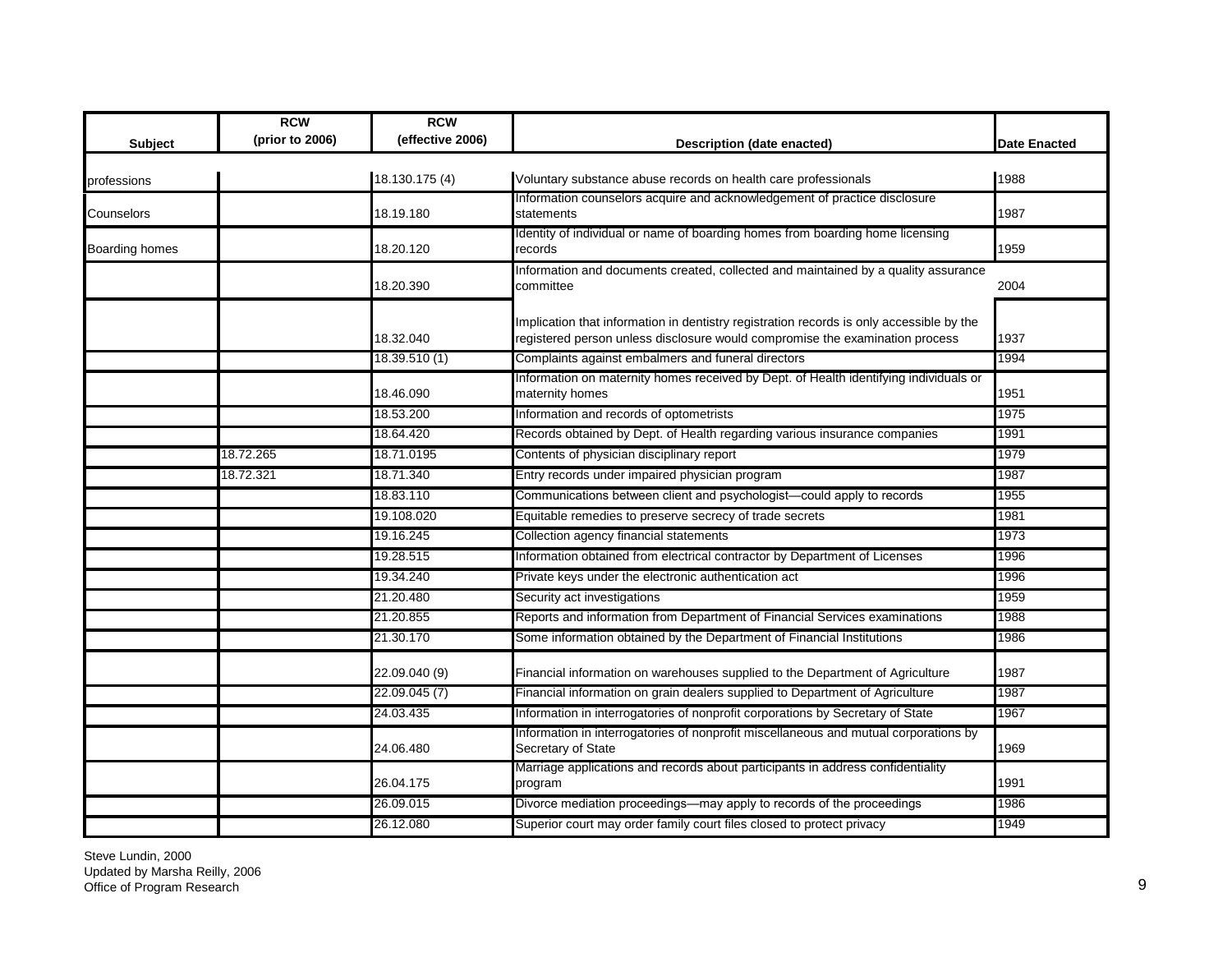|                | <b>RCW</b>      | <b>RCW</b>            |                                                                                                                                    |                     |
|----------------|-----------------|-----------------------|------------------------------------------------------------------------------------------------------------------------------------|---------------------|
| <b>Subject</b> | (prior to 2006) | (effective 2006)      | Description (date enacted)                                                                                                         | <b>Date Enacted</b> |
|                |                 |                       |                                                                                                                                    |                     |
|                |                 | 26.23.120 (1)         | Records concerning persons owing child support                                                                                     | 1987                |
|                |                 | 26.23.150             | Social security numbers collected by licensing agencies not to be disclosed                                                        | 1998                |
|                |                 | 26.33.330 & 340       | Adoption records (except by order of the court under showing of good cause)                                                        | 1984                |
|                |                 | 27.53.070 (42.56.300) | Communications on location of archaeological sites not public records                                                              | 1975                |
|                |                 | 28B.85.020 (2)        | Financial disclosures provided to HEC Board by private vocational schools                                                          | 1996                |
|                |                 | 28C.10.050 (1) (a)    | Financial disclosures by private vocational schools                                                                                | 1986                |
|                |                 | 28C.18.020            | List of nominees for director of Work Force Training & Education Board                                                             | 1991                |
|                |                 | 29A.08.710            | Original voter registration forms or their images                                                                                  | 1991                |
|                |                 | 29A.08.720            | The DOL office at which any particular individual registers to vote                                                                | 1994                |
|                |                 | 30.04.075(1)          | Information obtained from bank examinations                                                                                        | 1977                |
|                |                 | 30.04.230 (4) (a)     | Information regarding investigations of out-of-state banks                                                                         | 1983                |
|                |                 | 30.04.410 (3)         | Findings related to disapprovals of bank acquisitions                                                                              | 1989                |
|                |                 | 31.12.565(1)          | Examinations and reports on credit unions                                                                                          | 1984                |
|                |                 | 31.35.070             | Reports on examinations of agricultural lenders                                                                                    | 1990                |
|                |                 | 31.45.030 (3)         | Addresses and phone numbers and trade secrets of applicants of check cashers or<br>sellers                                         | 1991                |
|                |                 | 31.45.090             | Trade secrets supplied by licensed check cashers and sellers as part of the annual<br>report to Director of Financial Institutions | 2003                |
|                |                 | 31.45.077 (2)         | Addresses and phone numbers and trade secrets of applicants of small loan<br>endorsements                                          | 1995                |
|                |                 | 32.04.220 (1)         | Information from examinations of mutual savings banks                                                                              | 1977                |
|                |                 | 32.32.228 (3)         | Findings disapproving conversion from mutual savings bank to capital stock savings<br>bank                                         | 1989                |
|                |                 | 32.32.275             | Information applicants deem confidential relating to conversion of mutual savings<br>bank to capital stock savings bank            | 1981                |
|                |                 | 33.04.110 (1)         | Information from examinations of savings and loan associations                                                                     | 1977                |
|                |                 | 33.24.360 (1) (d)     | Name of lender financing an acquisition of a savings and loan, if requested by<br>applicant                                        | 1973                |
|                |                 | 36.102.200            | Financial info on master tenant, concessioners, team affiliate, or sublease of a public<br>stadium authority's facilities          | 1997                |
|                |                 | 39.10.100 (2)         | Trade secrets & proprietary information from contractors under alternative public<br>works                                         | 1994                |
|                |                 | 40.14.180             | Bill drafting records of the Code Reviser's Office                                                                                 | 1971                |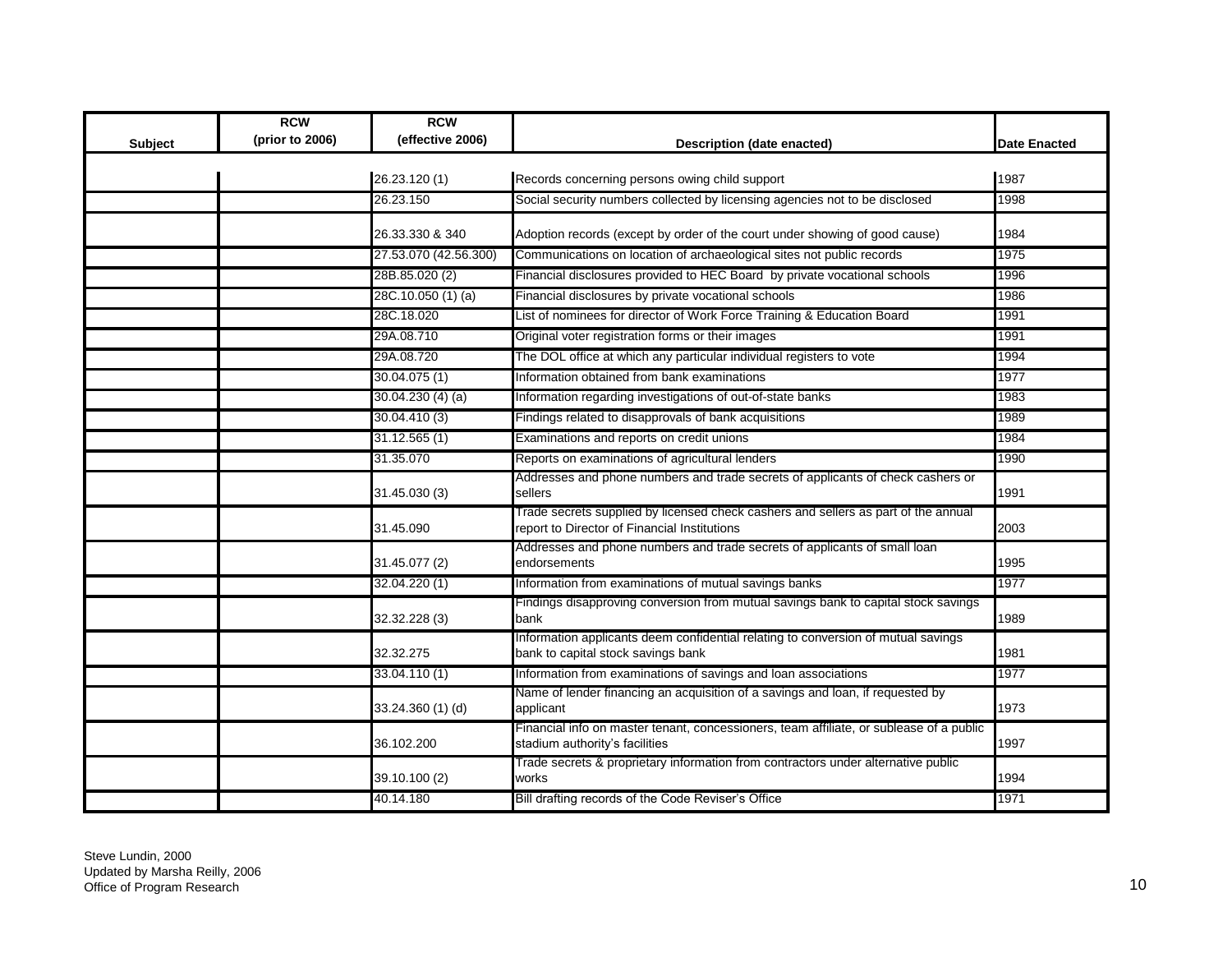| <b>Subject</b> | <b>RCW</b><br>(prior to 2006) | <b>RCW</b><br>(effective 2006) | Description (date enacted)                                                                                                                                                                   | <b>Date Enacted</b> |
|----------------|-------------------------------|--------------------------------|----------------------------------------------------------------------------------------------------------------------------------------------------------------------------------------------|---------------------|
|                |                               |                                |                                                                                                                                                                                              |                     |
|                |                               | 40.24.070                      | Names of persons in domestic violence or sexual assault programs; and records in<br>address confidentiality program                                                                          | 1999; 1991          |
|                |                               | 41.04.364                      | Individually identifiable information in state employee wellness program                                                                                                                     | 1987                |
|                |                               |                                |                                                                                                                                                                                              |                     |
|                |                               | 41.06.160                      | Salary and fringe benefit info identifying private employer from DOP salary survey                                                                                                           | 1981                |
|                |                               | 42.48.020 & .040               | Personally identifiable public records used in scientific research                                                                                                                           | 1985                |
|                |                               | 43.06A.050                     | Investigative records of Office of Family and Children's ombudsman                                                                                                                           | 1996                |
|                |                               | 43.07.100                      | Info from businesses deemed confidential held by Bureau of Statistics in Sec. of State                                                                                                       | 1895                |
|                |                               | 43.41.350                      | Risk management loss history information                                                                                                                                                     | 1989                |
|                |                               | 43.190.110                     | Complaint and investigation records of long term care ombudsman                                                                                                                              | 1983                |
|                |                               | 43.21A.160                     | Information on unique production processes given to the DOE                                                                                                                                  | 1970                |
|                |                               | 43.21F.060 (1)                 | Proprietary information received by the State Energy Office                                                                                                                                  | 1976                |
|                |                               | 43.22.290                      | Employer labor statistics reports provided to the Department of Labor & Industries                                                                                                           | 1901                |
|                |                               | 43.23.270                      | Financial and commercial information obtained by Department of Agriculture for<br>export market development projects                                                                         | 1996                |
|                |                               | 43.33A.025                     | State Investment Board criminal history record check                                                                                                                                         | 1999                |
|                |                               | 43.41.100                      | Confidential reports made to the governor by director of OFM                                                                                                                                 | 1969                |
|                |                               | 43.43.710                      | WSP information in records relating to the commission of any crime by any person                                                                                                             | 1972                |
|                |                               | 43.43.856                      | WSP organized crime Investigative information                                                                                                                                                | 1973                |
|                |                               | 43.52.612                      | Financial information provided to operating agencies in bid forms and experience<br>provided by a contractor to a joint operating agency regarding bids on constructing a<br>nuclear project | 1982                |
|                |                               | 43.70.050 (2)                  | Health care related data identifying patients or providers obtained by state agencies                                                                                                        | 1989                |
|                |                               | 43.70.052                      | American Indian health data                                                                                                                                                                  | 1995                |
|                |                               | 43.70.075                      | Identity of whistleblower who makes a complaint to the Dept. of Health re: improper<br>care                                                                                                  | 1995                |
|                |                               | 43.70.510                      | Information and documents created, collected and maintained by a quality assurance<br>committee                                                                                              | 2005                |
|                |                               | 46.12.380(1)                   | Names and addresses of motor vehicle owners except for "business" & other<br>purposes                                                                                                        | 1984                |
|                |                               | 46.20.041                      | Info on physically or mentally disabled person demonstrating ability to drive                                                                                                                | 1965                |
|                |                               | 46.20.118                      | Photos on drivers' licenses & identicards                                                                                                                                                    | 1981                |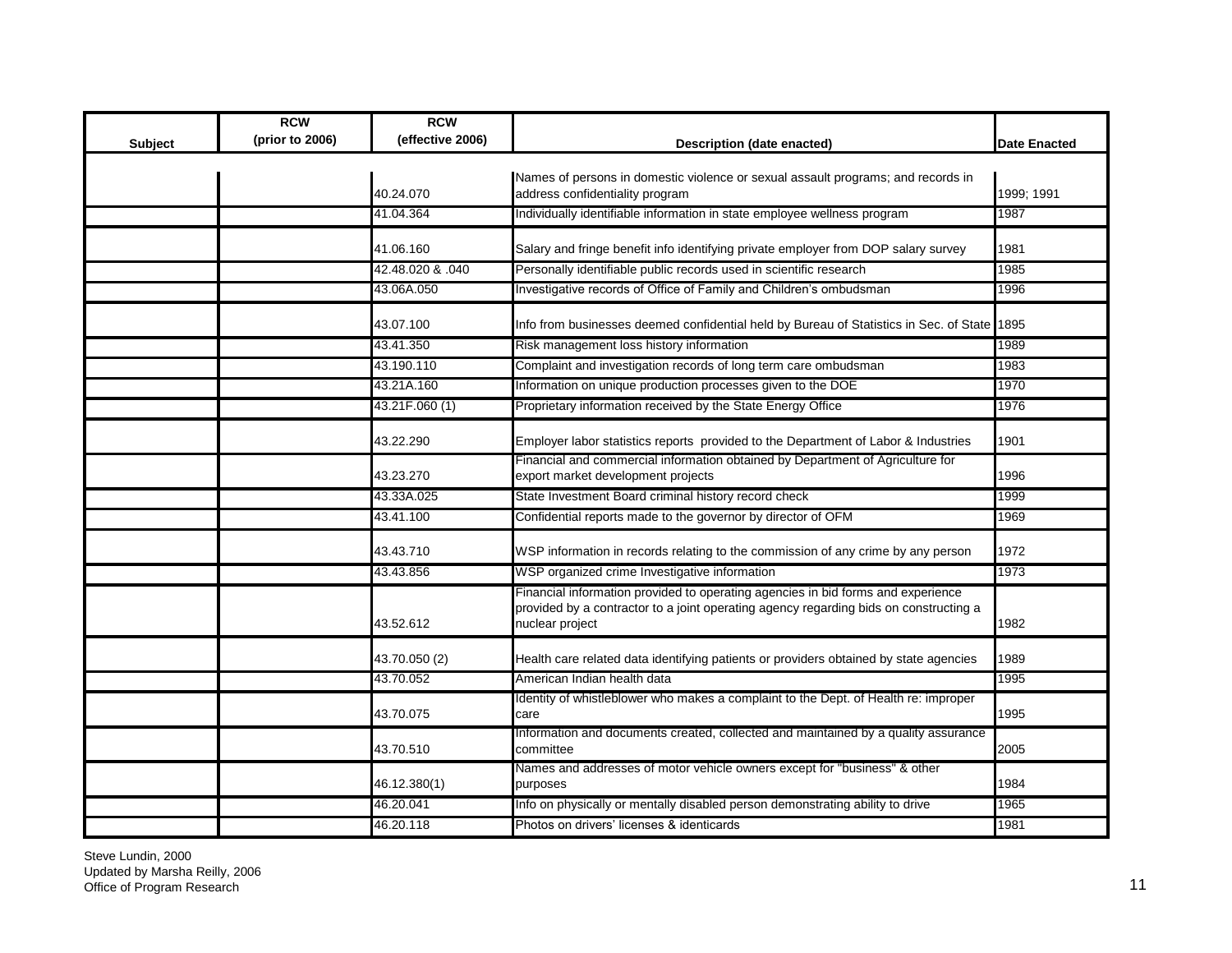|         | <b>RCW</b>      | <b>RCW</b>            |                                                                                                                               |                     |
|---------|-----------------|-----------------------|-------------------------------------------------------------------------------------------------------------------------------|---------------------|
| Subject | (prior to 2006) | (effective 2006)      | Description (date enacted)                                                                                                    | <b>Date Enacted</b> |
|         |                 |                       |                                                                                                                               |                     |
|         |                 | 46.52.065             | Blood sample analyses done by state toxicology                                                                                | 1971                |
|         |                 | 46.52.080 & .083      | Most info in police accident reports                                                                                          | 1937                |
|         |                 | 46.52.120 & .130      | Individual motor vehicle driver records                                                                                       | 1937                |
|         |                 | 46.70.042             | Application for vehicle dealer licenses, for 3 years                                                                          | 1967                |
|         |                 | 47.28.075             | Info supplied to DOT to qualify contractors for highway construction                                                          | 1981                |
|         |                 | 47.28.760             | Info supplied to DOT to qualify contractors for ferry construction                                                            | 1983                |
|         |                 | 48.02.120             | Insurance company actuarial formulas, statistics, & assumptions held by Insurance<br>Commissioner                             | 1985                |
|         |                 | 48.03.050 &.040(6)(a) | Examinations & investigations by state Insurance Commissioner                                                                 | 1937                |
|         |                 | 48.05.465             | Insurance risk base capital reports & plans                                                                                   | 1995                |
|         |                 | 48.102.030            | Insurance vehicle settlement broker records                                                                                   | 1995                |
|         |                 | 48.20.530,            |                                                                                                                               |                     |
|         |                 | 48.21.330,            |                                                                                                                               |                     |
|         |                 | 48.44.470,            | Proof of nonresident pharmacy licensure used by insurance companies to provide                                                |                     |
|         |                 | 48.46.540             | drugs to residents                                                                                                            | 1991                |
|         |                 | 48.30A.060            | Insurance company antifraud plans submitted to Insurance Commissioner                                                         | 1995                |
|         |                 | 48.31B.015(2)(b)      | Source of consideration for loan associated w. acquiring an insurance company                                                 | 1993                |
|         |                 | 48.43.335(1)          | Insurance risk base capital reports & plans                                                                                   | 1998                |
|         |                 | 48.62.101(2)          | Local govt self-insurance liability reserve funds                                                                             | 1991                |
|         |                 | 48.74.025(4)          | Memo in support of life insurance co. reserves                                                                                | 1993                |
|         |                 | 48.94.010             | Summary of Insurance Commissioner's refusal to issue reinsurance intermediary<br>icense                                       | 1993                |
|         |                 | 48.110.040            | Financial reports files with the Insurance Commissioner                                                                       | 2005                |
|         |                 | 48.130.070            | Records of the Interstate Insurance Product Regulation Compact involving privacy of<br>individuals and insurers trade secrets | 2005                |
|         |                 | 49.17.080(1)          | Name of employee of company seeking Industrial Safety & Health Act                                                            | 1973                |
|         |                 |                       |                                                                                                                               |                     |
|         |                 | 49.17.200             | Trade secrets reported to L&I under Wash. Industrial Safety & Health Act                                                      | 1973                |
|         |                 | 49.17.210             | Identification of employer or employee in L&I studies                                                                         | 1973                |
|         |                 | 49.17.250(3)          | Info obtained by L&I from employer-requested consultation re. Industrial Safety &<br>Health Act                               | 1991                |
|         |                 | 49.17.260             | L&I investigative reports on industrial catastrophes                                                                          | 1973                |
|         |                 | 49.60.240             | Option for Human Rights Commission complaints not to be made public                                                           | 1993                |
|         |                 | 49.70.119(6)(a)       | Name of employee seeking records of agricultural pesticide applications                                                       | 1973                |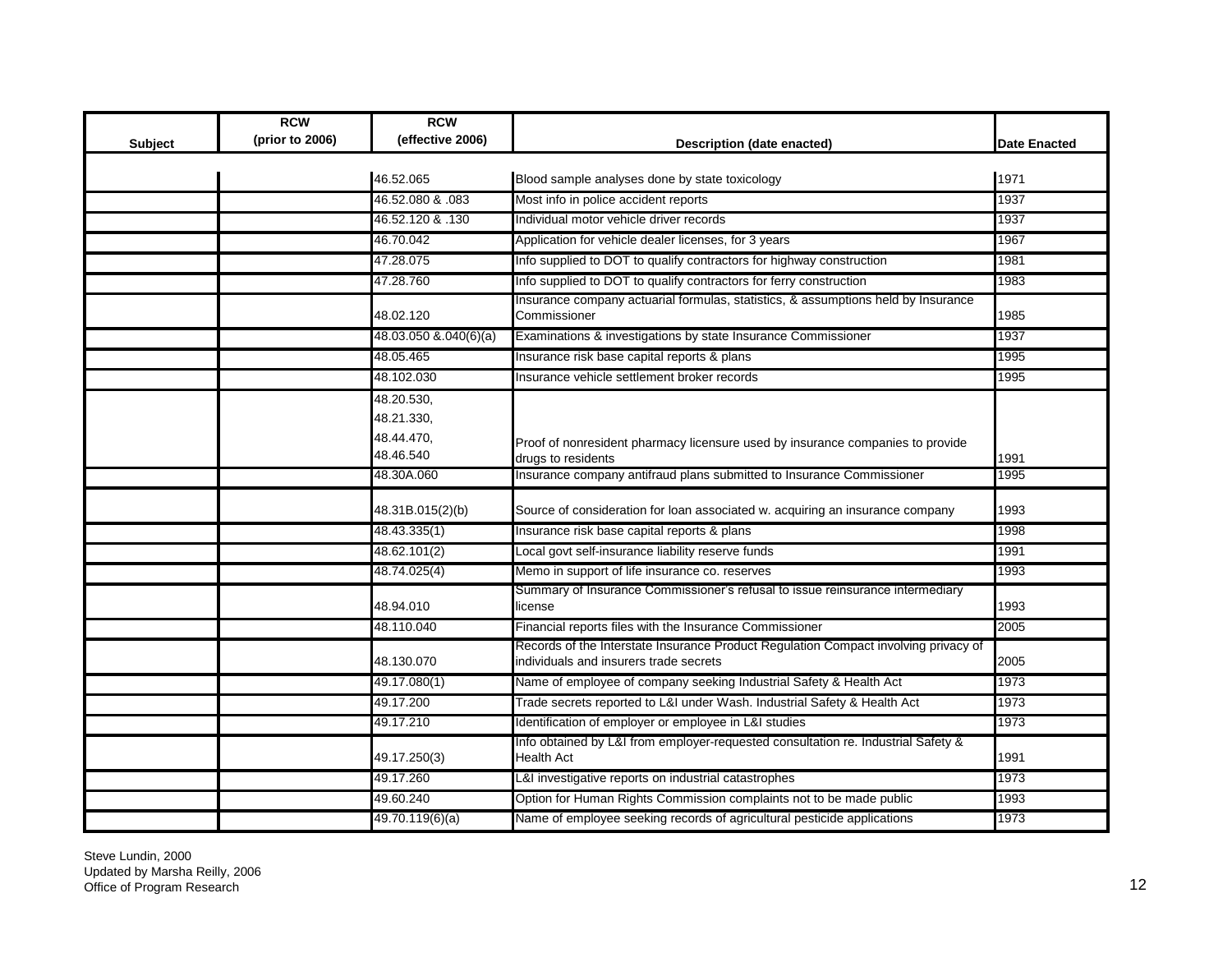|         | <b>RCW</b>      | <b>RCW</b>                           |                                                                                                             |                     |
|---------|-----------------|--------------------------------------|-------------------------------------------------------------------------------------------------------------|---------------------|
| Subject | (prior to 2006) | (effective 2006)                     | Description (date enacted)                                                                                  | <b>Date Enacted</b> |
|         |                 |                                      |                                                                                                             |                     |
|         |                 | 50.13.015, .020, .040,<br>050, &.100 | Most info supplied to Employment Security Dept                                                              | 1977                |
|         |                 | 51.16.070(2)                         | Info in employer's records obtained by L&I under Industrial Insurance                                       | 1957                |
|         |                 | 51.28.070                            | Info in industrial insurance claim files                                                                    | 1957                |
|         |                 | 51.36.110(1)                         | Info in audits of health care providers under Industrial Insurance                                          | 1994                |
|         |                 | 51.36.120                            | Financial or valuable trade info from health care providers, if request                                     | 1989                |
|         |                 | 53.31.050                            | Financial & Commercial info & records supplied to port district export trading company 1986                 |                     |
|         |                 | 63.29.380                            | Info relating to unclaimed property that is furnished to the Dept of Revenue                                | 1983                |
|         |                 | 66.16.090                            | Records of purchases by individuals from state liquor stores                                                | 1933                |
|         |                 | 68.50.105                            | Records of autopsies and post mortems                                                                       | 1953                |
|         |                 | 69.41.044;                           |                                                                                                             |                     |
|         |                 | 42.56.360(1)(b)                      | Pharmaceutical manufacturer info obtained by the Board of Pharmacy                                          | 1989                |
|         |                 | 69.41.280                            | Info on legend drugs obtained by the Board of Pharmacy                                                      | 1989                |
|         |                 |                                      | 69.45.090; 42.56.360(1) Records and info supplied by drug manufactures to the Board of Pharmacy             | 1987                |
|         |                 | 69.51.050                            | Names of persons participating in controlled substances therapeutic research<br>programs                    | 1979                |
|         |                 | 70.02.020, .050, et. al.             | Health care info disclosed to heath care provider w/o patients permission                                   | 1991                |
|         |                 | 70.05.170                            | Medical records re. Child morality review                                                                   | 1992                |
|         |                 | 70.104.055                           | Reports on pesticide poisoning                                                                              | 1989                |
|         |                 | 70.105.170                           | Manufacturing or business info re. Hazardous waste management in possession of<br><b>DOE</b>                | 1983                |
|         |                 | 70.118.070                           | Trade secret info re. on-site sewage disposal in possession of DOE                                          | 1994                |
|         |                 | 70.124.100                           | Name of whistleblower in nursing home or state hospital                                                     | 1997                |
|         |                 | 70.125.065                           | By implication records of rape crisis clinic                                                                | 1981                |
|         |                 | 70.127.190                           | Hospice records                                                                                             | 1988                |
|         |                 | 70.129.050                           | Personal and clinical records of long-term care residents                                                   | 1994                |
|         |                 | 70.148.060(1)                        | Examination & proprietary records obtained when soliciting bids for cleanup of<br>underground storage tanks | 1989                |
|         |                 | 70.149.090                           | Certain info re. hearing oil tanks                                                                          | 1995                |
|         |                 | 70.168.070                           | Limitations on disclosure of reports made on site review of trauma care services                            | 1990                |
|         |                 | 70.168.090                           | Patient records & quality assurance records associated with trauma care facilities                          | 1990                |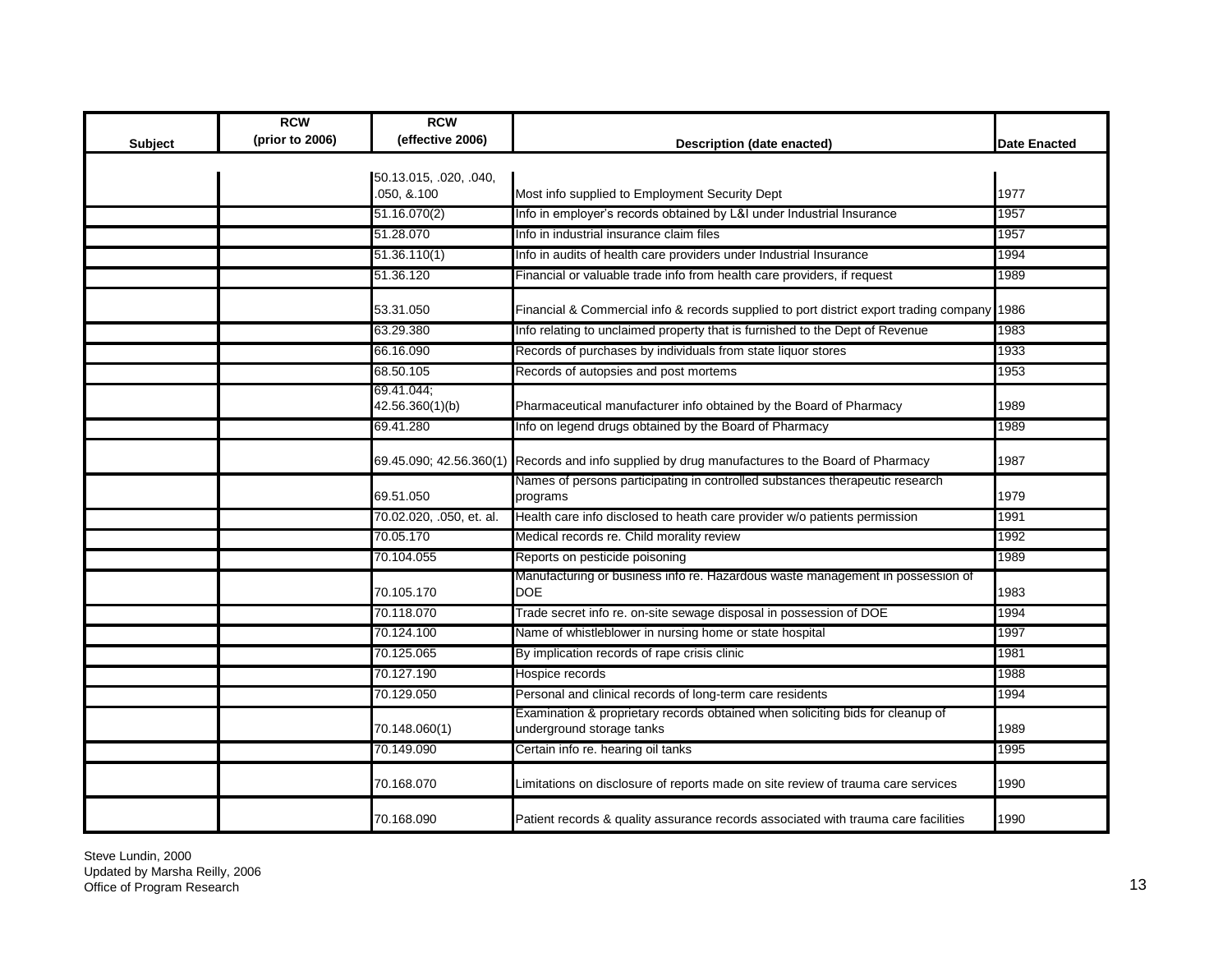| Subject | <b>RCW</b><br>(prior to 2006)       | <b>RCW</b><br>(effective 2006)      | <b>Description (date enacted)</b>                                                                                              | <b>Date Enacted</b> |
|---------|-------------------------------------|-------------------------------------|--------------------------------------------------------------------------------------------------------------------------------|---------------------|
|         |                                     | 70.170.090                          | Charity care information in hospitals                                                                                          | 1989                |
|         |                                     | 70.24.022                           | Info gathered by health care workers from interviews re. sexually transmitted diseases                                         | 1988                |
|         |                                     | 70.24.024                           | Records of hearings on orders related to sexually transmitted diseases                                                         | 1988                |
|         |                                     | 70.24.034                           | Records on hearings on dangerous sexual behavior of sexually transmitted disease<br>carriers                                   | 1988                |
|         |                                     | 70.24.105                           | Limitations on disclosure of info on sexually transmitted diseases of inmates                                                  | 1988                |
|         |                                     | 70.28.020                           | Tuberculosis records                                                                                                           | 1899                |
|         |                                     | 70.41.150                           | Dept of Health info on inspections of hospitals                                                                                | 1955                |
|         |                                     | 70.41.220                           | Hospital records restricting practitioner's privileges in possession of medical<br>disciplinary board                          | 1986                |
|         |                                     | 70.42.210                           | Identity of person from whom specimens of material were taken at a medical test site                                           | 1989                |
|         |                                     | 70.47.150                           | Records of medical treatment                                                                                                   | 1990                |
|         |                                     | 70.48.100                           | Jail register records                                                                                                          | 1977                |
|         |                                     | 70.54.250                           | Cancer registry program                                                                                                        | 1990                |
|         |                                     | 70.58.055(2)                        | Info on birth & manner of delivery kept in birth certificate records                                                           | 1991                |
|         |                                     | 70.77.455                           | Fireworks license records                                                                                                      | 1995                |
|         |                                     | 70.94.205                           | Info provided to DOE on processes or if may affect competitive position relating to air<br>quality                             | 1967                |
|         |                                     | 70.95.280                           | Proprietary info on solid waste management practices in possession of DOE                                                      | 1989                |
|         |                                     | 70.95C.040(4)                       | Proprietary info re. waste reduction in possession of DOE                                                                      | 1988                |
|         |                                     | 70.95C.220(2)                       | Waste reduction plans                                                                                                          | 1990                |
|         |                                     | 70.95C.240(1)                       | Some info in executive summaries of waste reduction efforts                                                                    | 1990                |
|         |                                     | 70.96A.150                          | Records of treatment for alcoholism                                                                                            | 1972                |
|         |                                     | 71.05.390 - .440                    | Records on persons receiving treatment for mental illness                                                                      | 1973                |
|         |                                     | 71.05.620 - .640                    | Records on mental health treatment                                                                                             | 1989                |
|         |                                     | 71.09.140(2)                        | Names of cictims, next of kin, or witnesses who are notified when sexually violent<br>predator escapes, on parole, or released | 1995                |
|         |                                     | 71.24.035(5)(g)                     | Mental retardation records                                                                                                     | 1982                |
|         | 71.34.200<br>71.34.210<br>71.34.220 | 71.34.340<br>71.34.335<br>71.34.350 | Records on mental treatment of minors                                                                                          | 1985                |
|         |                                     | 71A.14.070                          | Confidential info re. developmentally disabled persons                                                                         | 1988                |